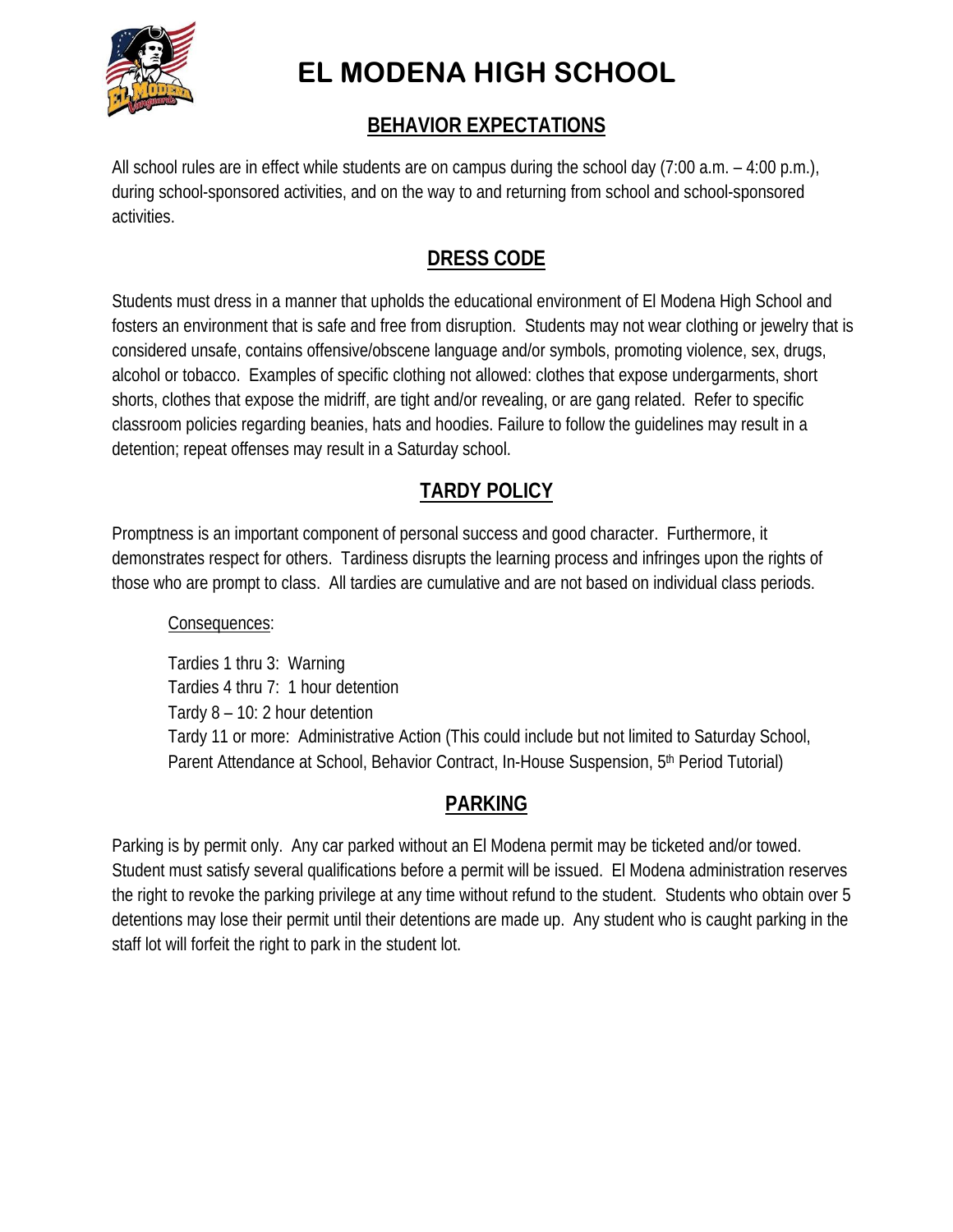# **ATTENDANCE PROCEDURES**

#### **Returning from an Absence:**

- Parents call the attendance office at 997-6110 for English or 628-5642 for Spanish on the day of the absence and provide the length and reason for the absence or
- The student can bring a note on the day of return to the attendance window with the following information: Student's full name, current date, specific reason for the absence, date(s) of the absence and a signature of parent/guardian with contact phone number.
- If the student's absence is not cleared within three days of returning to school, the absence will be considered a truancy and a Saturday School will be assigned.

#### **Leaving Early:**

- Students MUST bring a note to the Attendance Office to pick up an off campus pass.
- Students who leave campus without checking out at the Attendance Office will be considered truant and receive disciplinary action.

#### **Getting Sick at School:**

 Students must go directly to the Health Office. The Health Clerk will call your parent/guardian. Students should not go to the restroom first or to the attendance office. Students will be released to their guardian from the health office.

#### **Truancy:**

 Students will be assigned detention for individual period truancies. Habitual truants will result in a parent meeting and possible attendance contract. Continued truancies will be referred to the District School's Attendance Review Board held at the Orange Police Department.

# **CAMPUS BOUNDARIES**

El Modena High School is a closed campus. Students may not leave campus without first checking out with the attendance office. Students who leave campus will be subjected to progressive discipline. During Nutrition and lunch, students must remain in the quad, grassy areas, or the basketball /handball courts. The pool, tennis courts, locker rooms, softball/baseball/football fields, second floors, and parking lots are off limits during these times. Detentions will be assigned if the student is found off limits/out of bounds.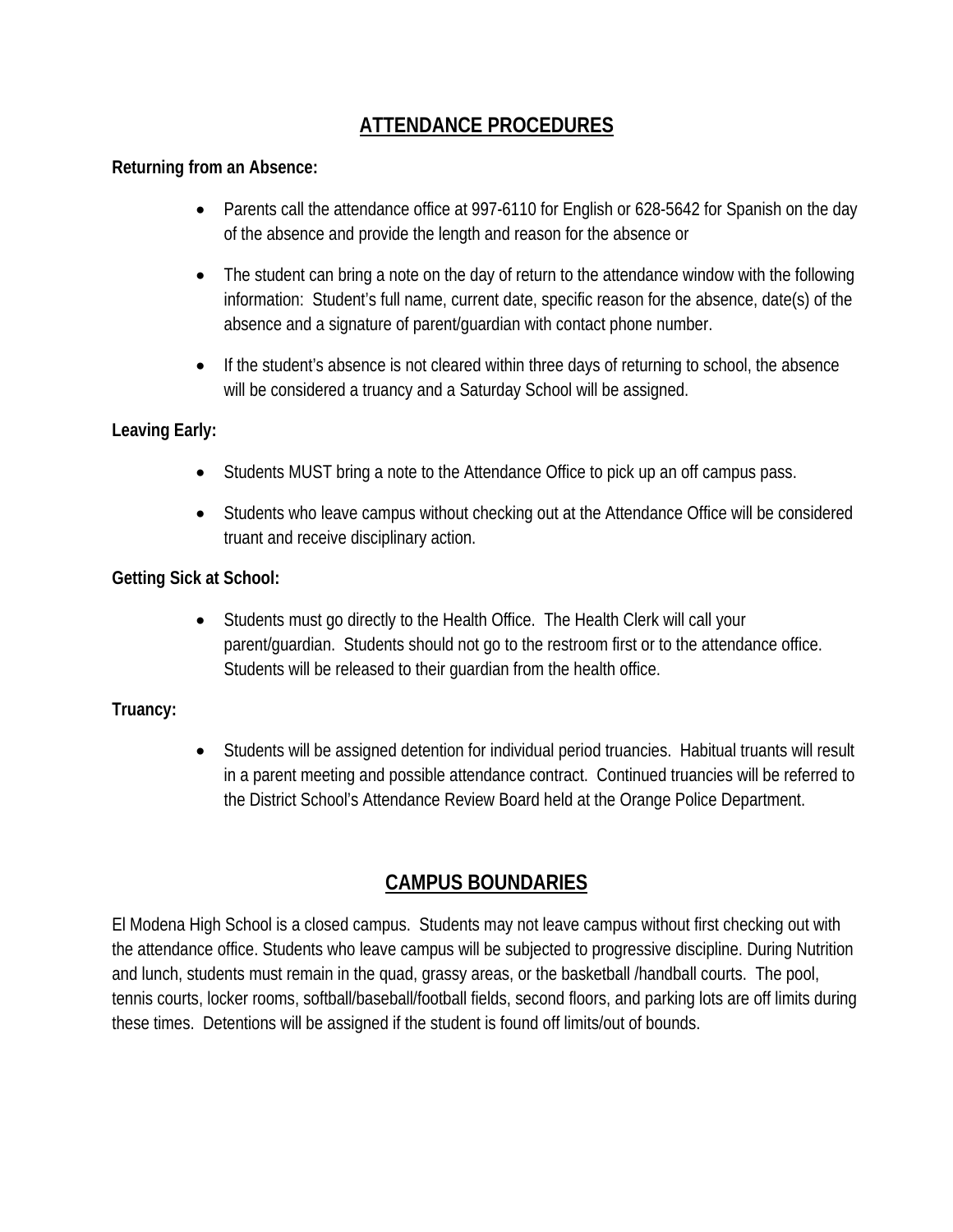# **DISCIPLINE INTERVENTIONS**

In an effort to correct problem behavior, El Modena has established the following interventions:

**AFTER SCHOOL DETENTIONS** – served in room 422 from **3:06PM – 4:00PM**. Detentions may be assigned whenever a student fails to comply with the school rules.

**SATURDAY SCHOOL** - Saturday school is served in Room 422 from **8:00AM to 12:00 noon**. Students may also serve their detentions in Saturday school. Students attending Saturday school must bring their ID cards and something to work on.

#### **5th PERIOD DETENTION TUTORIAL**

Students are assigned a 5<sup>th</sup> period detention tutorial for failure to serve detentions or Saturday school, or as assigned by an administrator. Students must serve 20 days of 5<sup>th</sup> period with other disciplinary or attendance infractions to be released from 5<sup>th</sup> period.

# **LOCKERS**

- Lockers will be assigned to all students pending availability
- El Modena will sell locks for \$7.
- Students may not share or change lockers
- As property of El Modena High School, school lockers may be opened by the school or district at any time deemed necessary by the administration. If necessary, the student's lock will be cut off.
- Lockers must be cleaned out by the last day of school or when the student checks out midyear. Any items left in the locker after the last day of school will be considered unwanted and disposed of.
- **Lockers are used at student's own risk; the school or district is not responsible for loss, theft, or damage of property contained in school lockers.**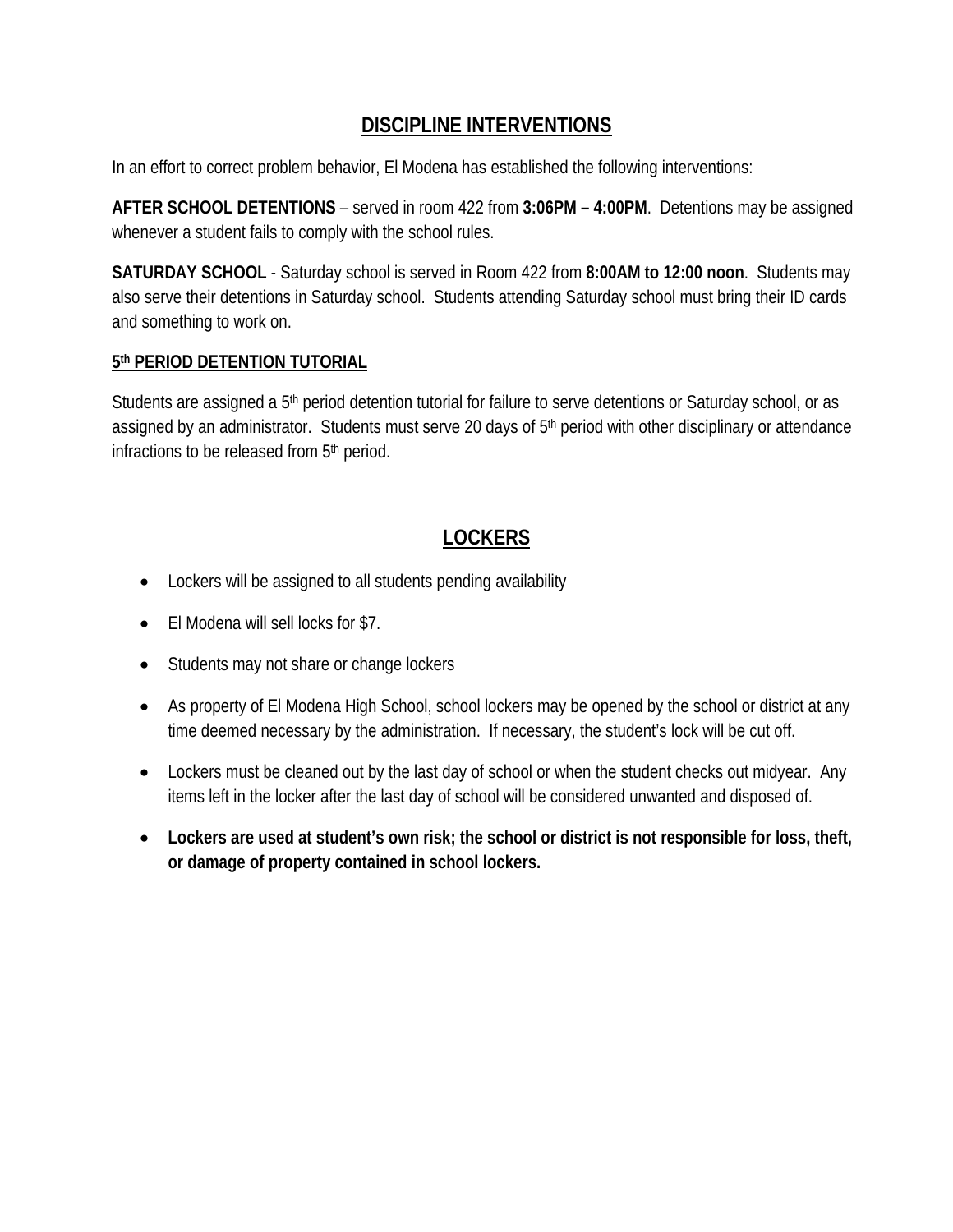### **DRUGS/ALCOHOL/WEAPONS**

The possession, use or sale of alcohol, drugs, cigarettes, drug paraphernalia or weapons is not permitted on school grounds at any time, coming to and from school, or at off-campus events sponsored by the school. Any drug or alcohol offense or possession of a weapon is subject to suspension, possible placement at another high school or expulsion.

# **HARASSMENT**

Students have the right to learn in an environment that is safe and free from harassment. Physical, mental, sexual harassment as well as cyber bullying will not be tolerated.

# **BIKES, SCOOTERS, SKATEBOARDS**

Riding of bikes, scooters and skateboards is prohibited on campus. During instructional time all bikes, scooters, or skateboards must be stored at the bike rack or on the skateboard racks.

The first time an item is ridden on campus, a warning will be given. The second time it is brought to the discipline office it will be locked up at the racks or the student will need to serve a detention or Saturday School prior to the item being returned.

# **STUDENT I.D.**

Students are expected to have their I.D. on them at all times and should be able to present it if a staff member asks them for it. Failure to have their I.D. with them will result in a warning followed by detentions. Students are encouraged to wear it around their neck on a lanyard.

# **THEFT / VANDALISM**

El Modena is not responsible for any personal belongings that are **LOST, STOLEN OR DAMAGED.** Students are advised not to bring their valuables to school. If an item is lost / stolen / damaged, a student/parent may fill out a Lost/Stolen/Damaged Report form located in Room 402.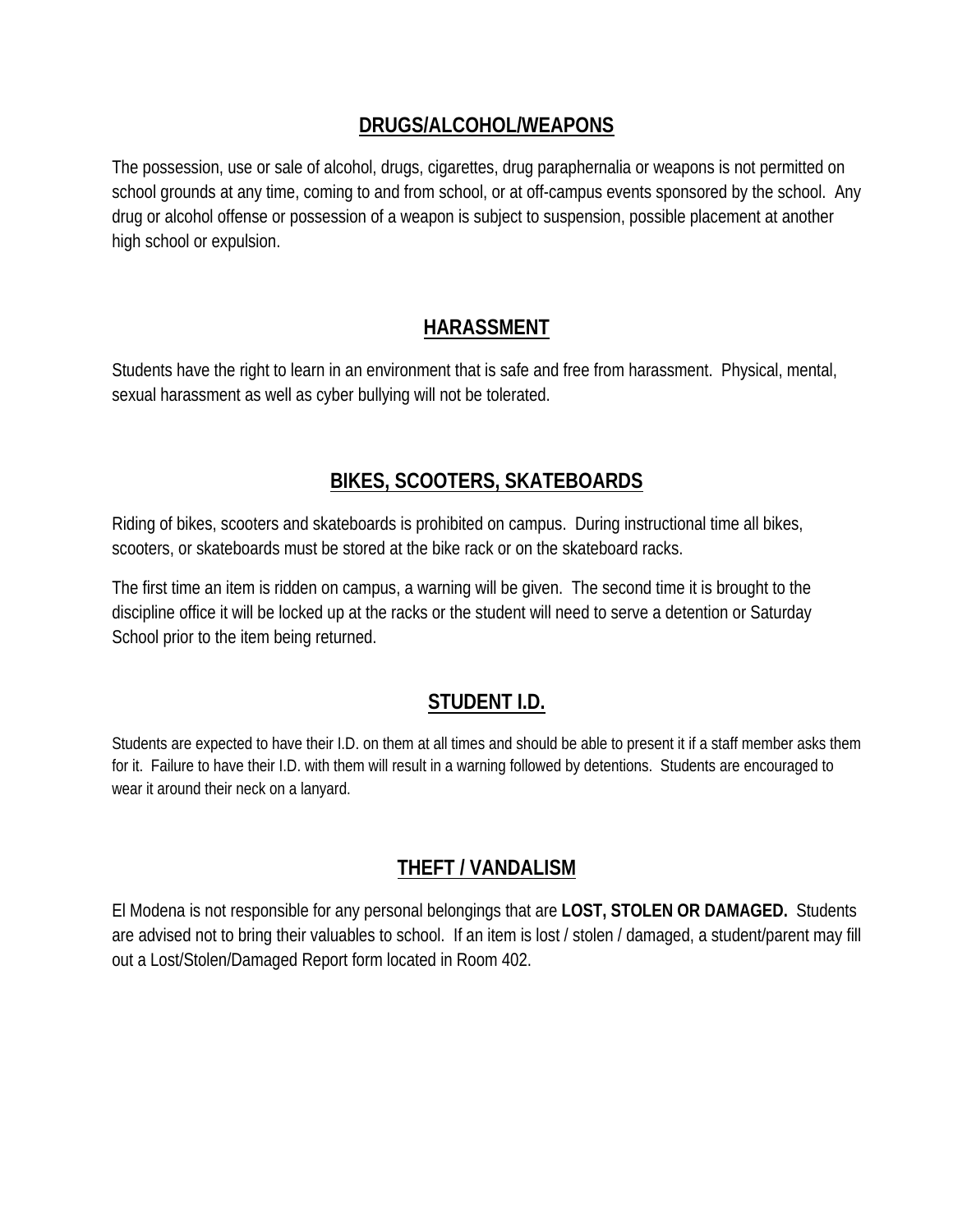# **ELECTRONIC DEVICE POLICY**

In line with current law, El Modena HS has established the following rules regarding student possession/use of electronic signaling devices, including cell phones during school hours (7:00 – 4:00) on campus:

- Electronic devices MAY be used before school, at nutrition, at lunch, after school or during passing periods.
- Unless otherwise specified by the teacher, students may NOT use electronic devices during instructional time, which includes in the classroom, in detention, in the office, in assemblies, or in locations such as the Library or Computer Lab.
- Any student who violates this policy will be subject to consequences. School Administration has the right to confiscate the electronic device and require parent pick up.

**El Modena is not responsible for any lost / stolen / damaged personal belongings. Students are advised not to bring their valuables to school. If an item is lost, stolen, or damaged, a student may fill out a Lost/Stolen/Damaged Report form located in Room 402.** 

# **DANCE RULES and GUEST PASSES**

- Students must have no more than 4 detentions to attend a dance.
- Students must have a picture I.D. to enter a dance.
- All School rules apply and any violation for these rules will result in student being removed from the dance. Students suspected of being under the influence will be tested using a Breathalyzer.

### **GUESTS**

- Students who have 0 detentions may bring a guest from another school but must have a guest pass filled out and approved by administration before purchasing tickets.
- All School Rules apply to guests and the guest must have a picture I.D.
- All guests must be under the age of 21 due to insurance restrictions.